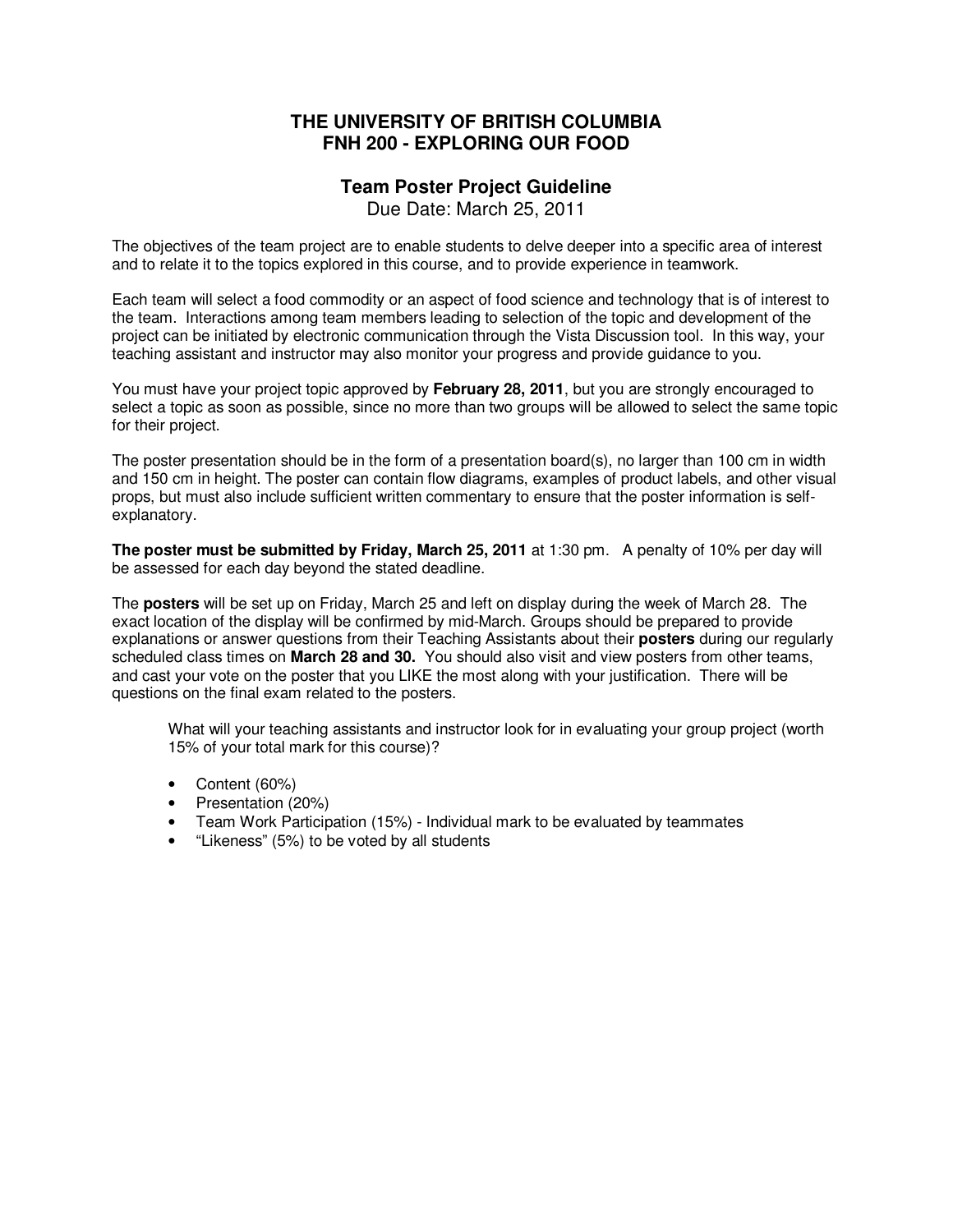### **Suggested Poster Topics:**

Again, the objectives of the team project are to enable students to delve deeper into a specific area of interest and to relate it to the topics explored in this course, and to provide experience in teamwork.

Each team should first explore food commodities or food topics that interest the whole team first. These include, but not are limited to:

- Allergy
- Breakfast cereal
- Chocolate
- Diet carbonated beverage
- Escherichia coli
- Freezing
- Gum
- HACCP
- Ice-cream
- Jerky
- Kimchi
- $\bullet$  *Etc.*

Then, you can relate it to topics explored in FNH 200. Using chocolate as an example:

- Low fat chocolate (Lesson 3)
- Canadian and International chocolate standards (Lesson 4)
- Preservation of chocolate (Lessons 5 to 11)
- Foodborne diseases related to chocolate (Lesson 12)
- Functional chocolate (Lesson 13)
- Storage and packaging requirements of chocolate

There are hundreds of possible topics. However, in general, nutrition related topics are discouraged as they can be explored in other FNH courses. Please consult your teaching assistants before you finalize your topic.

Also, no more than two teams will be allowed to select the same topic for their project.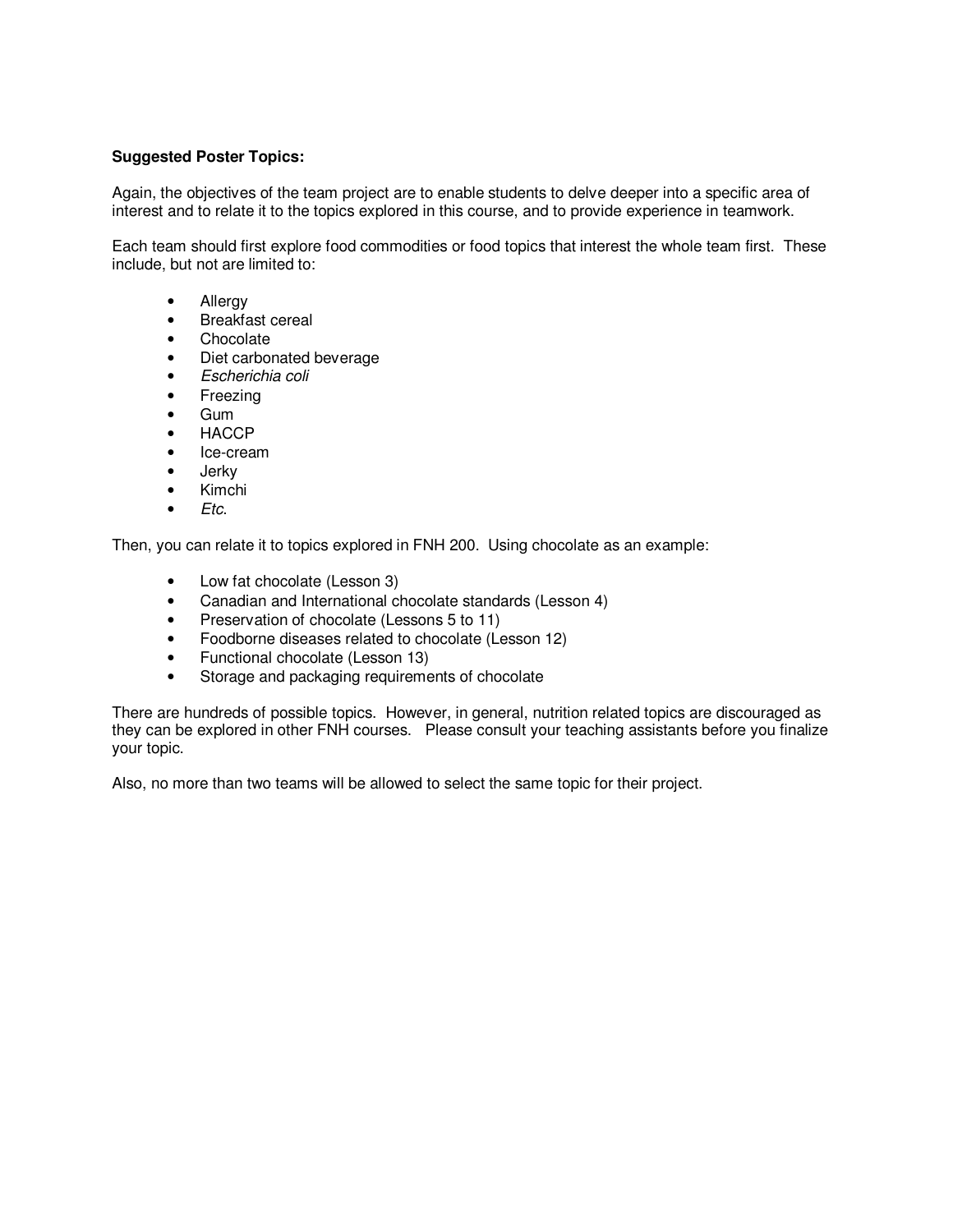### **Evaluation:**

What will your teaching assistants and instructor look for in evaluating your group project (worth 15% of your total mark for this course)?

- Content (60%)
- Presentation (20%)
- Team Work Participation (15%) Individual mark to be evaluated by teammates
- "Likeness" (5%) to be voted by all students

The following rubrics will be used by your instructors, teaching assistants, teammates and classmates to evaluate your poster. These rubrics will be fine-tuned in consultancy with your teaching assistants near the end of the term to better reflect the performances of the whole class.

#### **Content (60%):**

| <b>Criteria</b>                         | <b>Excellent</b>                                                                                                                                                                                     | Good                                                                                                                                                             | <b>Adequate</b>                                                                                                                                                        | <b>Marginal</b>                                                                                                                                                                   | Are you sure<br>you are<br>submitting<br>this?                                                                                                   |
|-----------------------------------------|------------------------------------------------------------------------------------------------------------------------------------------------------------------------------------------------------|------------------------------------------------------------------------------------------------------------------------------------------------------------------|------------------------------------------------------------------------------------------------------------------------------------------------------------------------|-----------------------------------------------------------------------------------------------------------------------------------------------------------------------------------|--------------------------------------------------------------------------------------------------------------------------------------------------|
| <b>Introduction</b><br>Organization     | Posed<br>thoughtful,<br>creative<br>questions that<br>contribute to<br>knowledge in a<br>specific area<br>Information is                                                                             | Information is                                                                                                                                                   | Posed<br>focused<br>questions that<br>yield relevant<br>information in<br>a specific<br>area.<br>Information is                                                        |                                                                                                                                                                                   | Relied on<br>teacher-<br>generated<br>questions or<br>posed<br>questions with<br>little creativity<br>Information is                             |
|                                         | very organized<br>with well<br>constructed<br>paragraphs<br>content follows a<br>logical sequence<br>which adds<br>clarity to reader                                                                 | organized with<br>well<br>constructed<br>paragraphs<br>content flows<br>nicely to add<br>clarity to reader                                                       | generally<br>organized<br>with only 1 or<br>2 problems<br>separate<br>ideas<br>discussed in<br>separate<br>paragraphs<br>content is<br>generally<br>clear to<br>reader | 2 or 3 problems<br>with<br>organization of<br>information<br>separate ideas<br>are not<br>discussed in<br>separate<br>paragraphs<br>reader must<br>reread at times<br>for clarity | disorganized<br>gaps in content<br>leave reader<br>confused                                                                                      |
| <b>Quality of</b><br><b>Information</b> | Information<br>clearly relates to<br>questions posed<br>in the<br>introduction 3 or<br>4 unique,<br>creative<br>supporting<br>details and/or<br>examples are<br>used which add<br>interest to reader | Information<br>clearly relates<br>to questions<br>posed in the<br>introduction 1<br>or 2 supporting<br>details and/or<br>examples are<br>used to add<br>interest | information<br>clearly relates<br>to the<br>questions<br>posed in the<br>introduction 1<br>supporting<br>detail and/or<br>example<br>provided                          | Information is<br>not entirely<br>related to<br>questions<br>posed in<br>introduction no<br>supporting<br>details and/or<br>examples<br>provided                                  | Information has<br>little to do with<br>the questions<br>posed in the<br>introduction no<br>supporting<br>details and/or<br>examples<br>provided |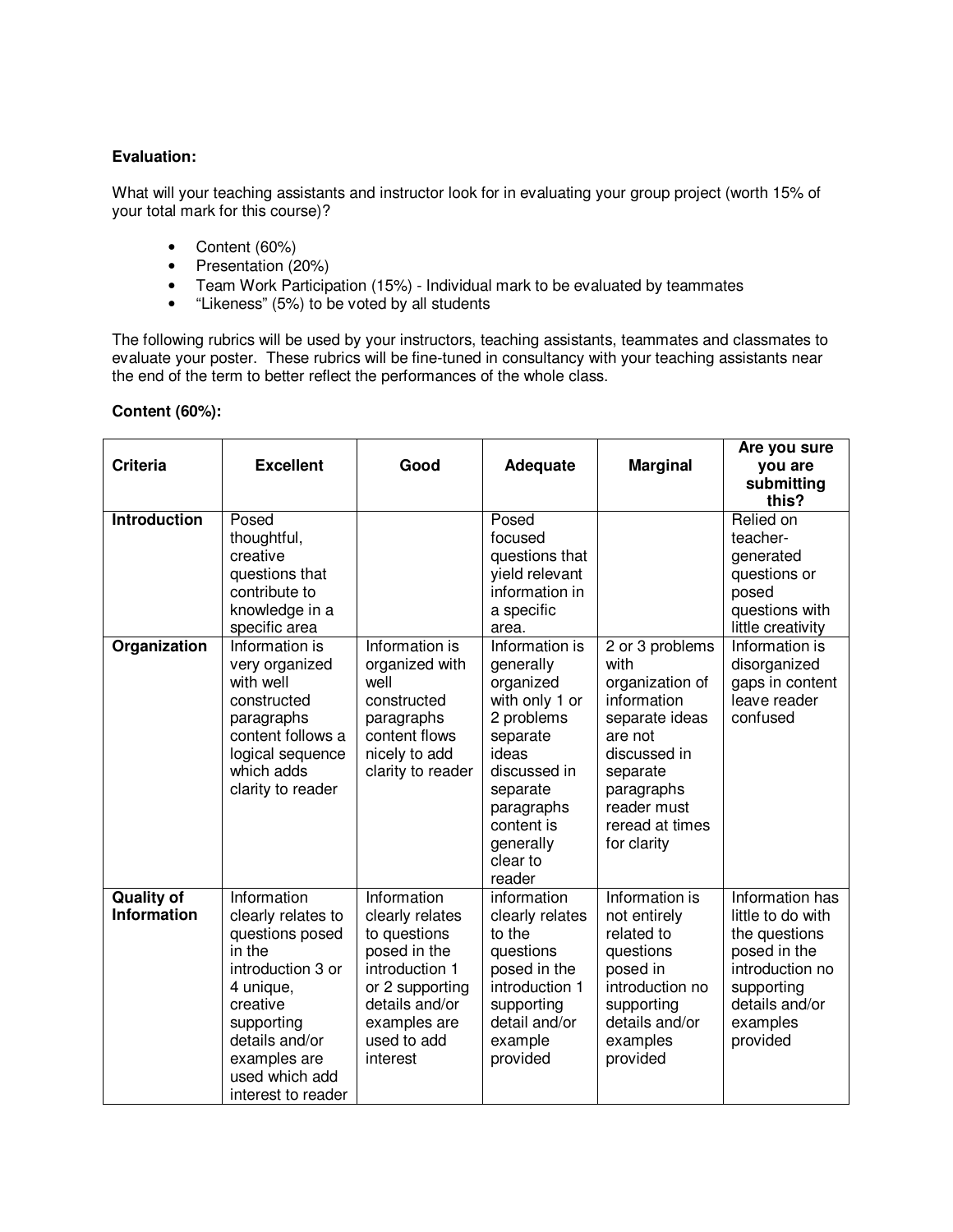| <b>Graphics</b>                              | Diagrams and<br>illustrations are<br>neat, accurate<br>and clearly relate<br>to the questions<br>posed in the<br>introduction they<br>provide<br>additional insight<br>to the content | Diagrams and<br>illustrations are<br>accurate and<br>clearly relate to<br>the questions<br>posed in the<br>introduction<br>they add<br>interest to the<br>content | Diagrams and<br>illustrations<br>are accurate<br>and are<br>related to the<br>questions<br>posed in the<br>introduction                     | Diagrams and<br>illustrations<br>where present<br>are neither<br>neat nor<br>entirely<br>accurate they<br>don't add much<br>to the content                             | Diagrams and<br>illustrations<br>where present<br>are neither<br>neat nor<br>accurate; and<br>they don't<br>appear to<br>relate to the<br>questions<br>posed in the<br>introduction |
|----------------------------------------------|---------------------------------------------------------------------------------------------------------------------------------------------------------------------------------------|-------------------------------------------------------------------------------------------------------------------------------------------------------------------|---------------------------------------------------------------------------------------------------------------------------------------------|------------------------------------------------------------------------------------------------------------------------------------------------------------------------|-------------------------------------------------------------------------------------------------------------------------------------------------------------------------------------|
| <b>Summary</b>                               | Highlights<br>important<br>information<br>conclusions are<br>logical and<br>reasonable and<br>clearly relate to<br>the questions<br>posed in the<br>introduction                      | Highlights<br>important<br>information<br>conclusions are<br>reasonable and<br>clearly relate to<br>the questions<br>posed in the<br>introduction                 | Important<br>points<br>indicated<br>conclusions<br>are<br>reasonable<br>and relate to<br>the questions<br>posed in the<br>introduction      | Not all of the<br>important<br>points are<br>identified there<br>are some gaps<br>in logic relating<br>conclusions to<br>the questions<br>posed in the<br>introduction | Important<br>points not<br>identified<br>conclusion<br>does not relate<br>to questions<br>posed in the<br>introduction                                                              |
| Punctuation,<br>Capitalization<br>& Spelling | There are no<br>grammatical,<br>spelling or<br>punctuation<br>errors                                                                                                                  | There are 1 or<br>2 minor<br>grammatical,<br>spelling or<br>punctuation<br>errors                                                                                 | There are 3<br>or 4 minor<br>errors in<br>punctuation,<br>grammar<br>and/or<br>spelling which<br>do not break<br>the flow for<br>the reader | There are 1 or<br>2 major errors<br>in punctuation,<br>grammar<br>and/or spelling<br>which do<br>interrupt the<br>flow for the<br>reader                               | There are a<br>number of<br>major errors in<br>punctuation,<br>grammar<br>and/or spelling<br>which make it<br>difficult to read                                                     |
| <b>Sources</b>                               | All sources are<br>accurately<br>documented and<br>in the desired<br>format<br>3 or more<br>sources were<br>used                                                                      | All sources are<br>accurately<br>documented<br>and in the<br>desired format<br>2 or 3 sources<br>were used                                                        | All sources<br>are accurately<br>documented<br>Only 1 or 2<br>sources were<br>used                                                          | Attempt to<br>document<br>source used is<br>not completely<br>accurate<br>Only 1 source<br>was used                                                                    | source used is<br>not<br>documented<br>only 1 source<br>was used                                                                                                                    |

Rubric adapted from:

Regina Public Schools: http://assessment.rbe.sk.ca/Rubrics/index.html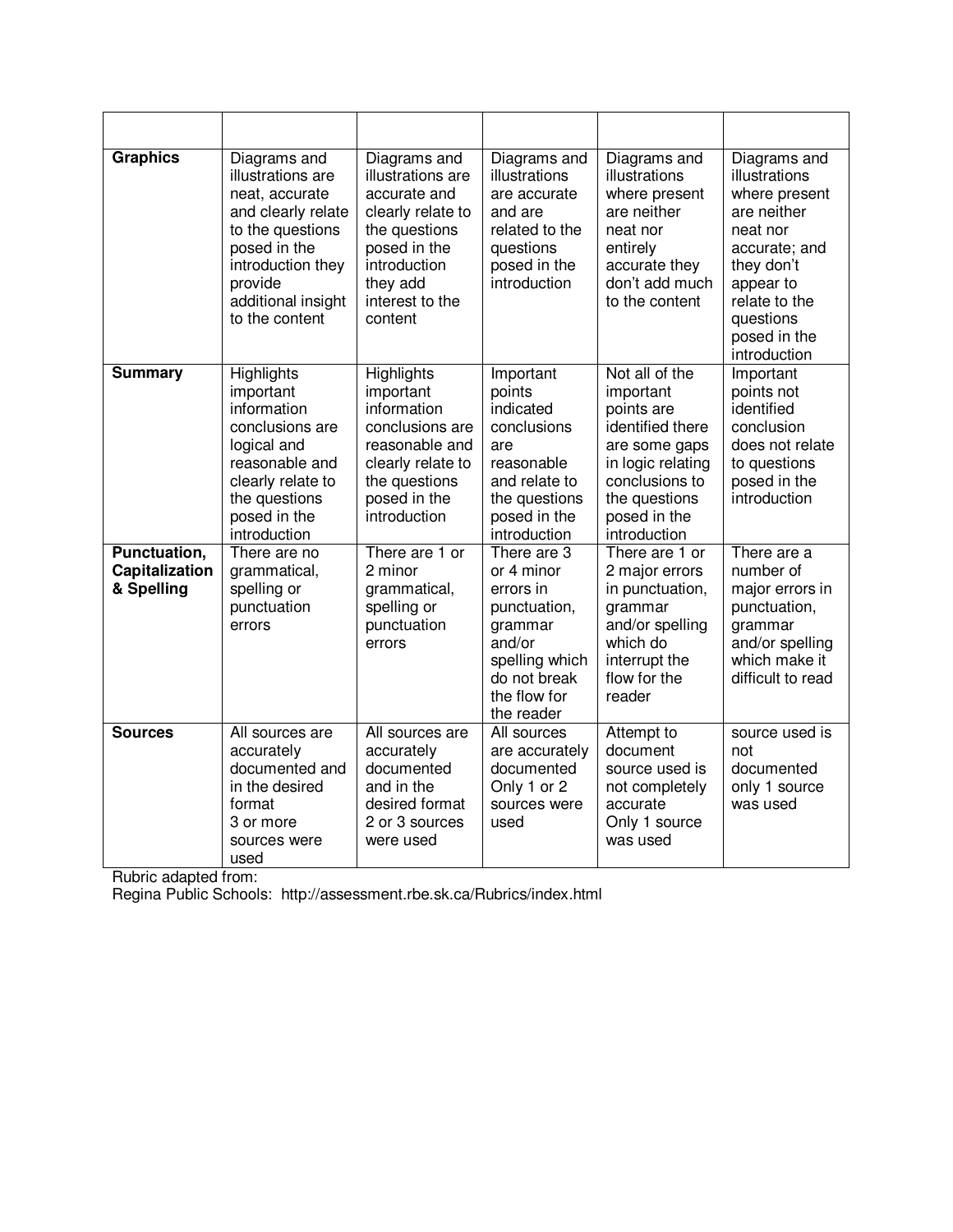## **Presentation (20%):**

|                                          | <b>Excellent</b>                                                                                                                                                                        | Good                                                                                                                        | <b>Adequate</b>                                                                                                                        | Are you sure you<br>are submitting<br>this?                                                                                                                                        |
|------------------------------------------|-----------------------------------------------------------------------------------------------------------------------------------------------------------------------------------------|-----------------------------------------------------------------------------------------------------------------------------|----------------------------------------------------------------------------------------------------------------------------------------|------------------------------------------------------------------------------------------------------------------------------------------------------------------------------------|
| Organization                             | Defined sections<br>Clear headings<br>Flows nicely to<br>assist the reader<br>without help<br>Finished product                                                                          | All present but<br>unclear<br>Must reread for<br>clarity<br>Some evidence of<br>refinement                                  | No heading, but<br>sectioned<br>Hard to follow,<br>requires<br>assistance<br>Missing parts<br>Obvious<br>refinement<br>required        | Clutter, no<br>definitive sections,<br>all over the place<br>Not all sections<br>present                                                                                           |
| <b>Creativity</b>                        | Interesting,<br>engaging, visually<br>stimulating<br>Aesthetically<br>appealing use of<br>colour, diagrams<br>and text<br>Interest, motivation,<br>effort and time<br>obviously present | Some use of<br>colour, diagrams,<br>etc.<br>Will engage but will<br>not stimulate                                           | Very little use of<br>colour or pictures<br>but enough to<br>engage and hold<br>attention                                              | Bland, no variability<br>No use of colour or<br>diagrams<br>Boring to look at,<br>does not catch your<br>attention<br>Interest, motivation,<br>effort and time<br>obviously absent |
| Readable                                 | The poster is<br>easily readable<br>from 4 ft away.                                                                                                                                     | The poster is<br>readable from<br>4 ft away.                                                                                | Some portions<br>of the poster<br>are not<br>readable from<br>4 ft away.                                                               | Poster is<br>difficult to read<br>from 4 ft away.                                                                                                                                  |
| <b>Professional</b>                      | Language used<br>is appropriate for a<br>$2nd$ science course<br>Poster contains all<br>required<br>information:<br>Name of team<br>members,<br>Name of Project                         | Language used<br>is appropriate for a<br>2 <sup>nd</sup> science course<br>Poster is missing<br>one required<br>information | Language used<br>is mostly<br>appropriate for a<br>2 <sup>nd</sup> science course<br>Poster is missing<br>some required<br>information | Language used<br>is not appropriate<br>for a $2^{nd}$ science<br>course<br>Poster is missing<br>some required<br>information                                                       |
| <b>Poster Day</b><br><b>Presentation</b> | All members<br>contributed and<br>were passionate<br>and<br>knowledgeable<br>Showed strong<br>team spirit                                                                               | One or two<br>members were<br>disengaged<br>Some gap in<br>knowledge<br>Showed team<br>spirit                               | One or two<br>members were<br>disengaged<br>Major gap in<br>knowledge<br>Lack team spirit                                              | Only one or two<br>members appear<br>to be<br>knowledgeable<br>No team spirit                                                                                                      |

Rubric adapted from:

Regina Public Schools: http://assessment.rbe.sk.ca/Rubrics/index.html

Purdue University, College of Engineering: https://engineering.purdue.edu/ EPICS/ Resources/ Forms/ Documents/ Poster%20Grading%20Rubric.pdf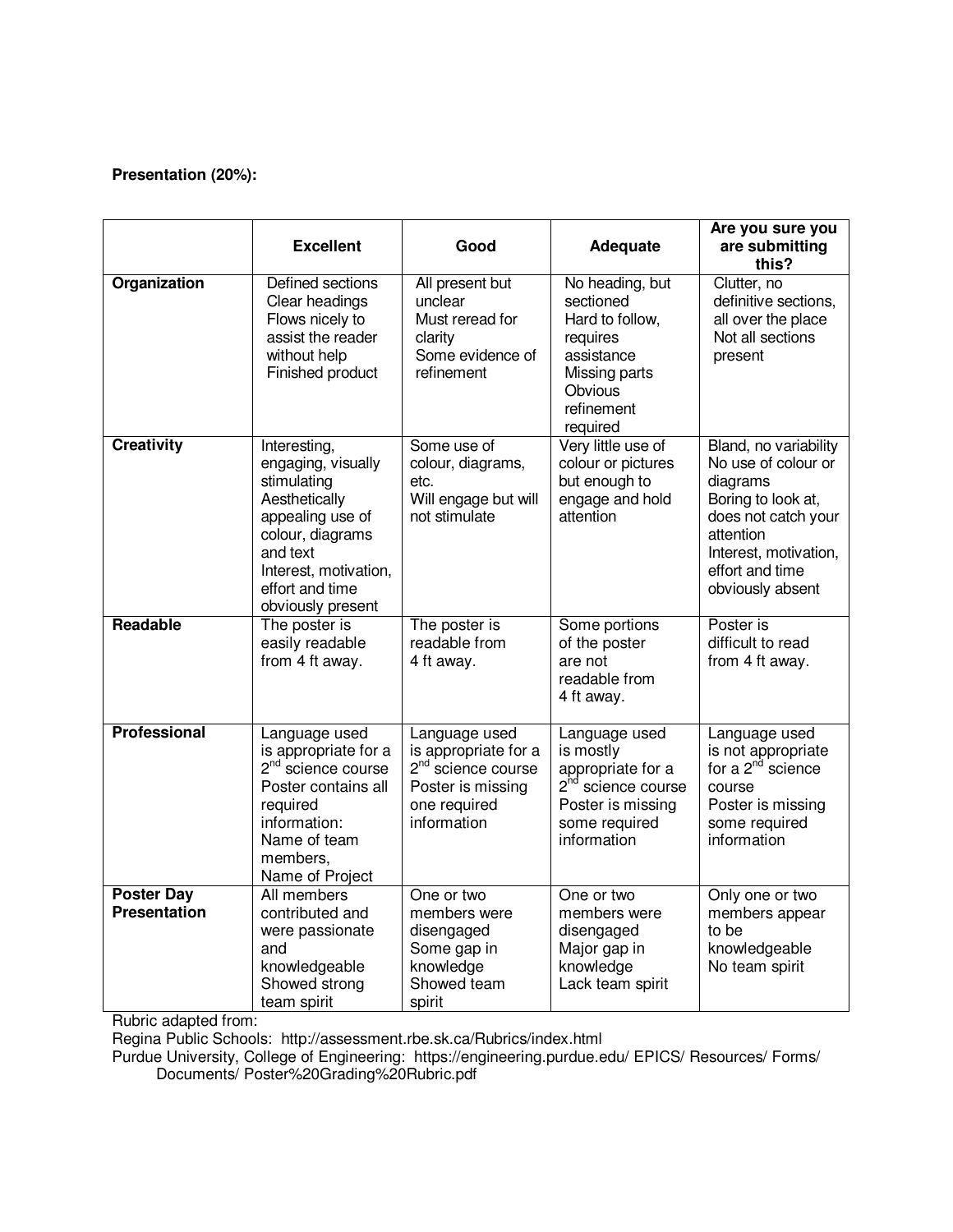## **Team Work (15%):**

The assessment process for the Teamwork is composed of two parts: peer and self-evaluation. Final mark will be adjusted when there is a large (>20%) discrepancy between the average grade from peers and self-evaluation.

| Category                             | <b>Excellent</b>                                                                                                                                               | Good                                                                                                                                                     | <b>Satisfactory</b>                                                                                                                                                           | <b>Marginal</b>                                                                                                                             |
|--------------------------------------|----------------------------------------------------------------------------------------------------------------------------------------------------------------|----------------------------------------------------------------------------------------------------------------------------------------------------------|-------------------------------------------------------------------------------------------------------------------------------------------------------------------------------|---------------------------------------------------------------------------------------------------------------------------------------------|
| <b>Contributions</b>                 | Routinely provides<br>useful ideas when<br>participating in the<br>group and in<br>classroom<br>discussion.<br>A leader who<br>contributes a lot of<br>effort. | Usually provides<br>useful ideas when<br>participating in the<br>group and in<br>classroom<br>discussion. A<br>strong group<br>member who tries<br>hard! | Sometimes provides<br>useful ideas when<br>participating in the<br>group and in<br>classroom<br>discussion. A<br>satisfactory group<br>member who does<br>what is required.   | Rarely provides<br>useful ideas when<br>participating in the<br>group and in<br>classroom<br>discussion. May<br>refuse to<br>participate.   |
| Problem-<br>solving                  | Actively looks for<br>and suggests<br>solutions to<br>problems.                                                                                                | Refines solutions<br>suggested by<br>others.                                                                                                             | Does not suggest or<br>refine solutions, but<br>is willing to try out<br>solutions suggested<br>by others.                                                                    | Does not try to<br>solve problems or<br>help others solve<br>problems.<br>Let others do the<br>work.                                        |
| <b>Attitude</b>                      | Is never publicly<br>critical of the<br>project or the work<br>of others. Always<br>has a positive<br>attitude about the<br>$task(s)$ .                        | Is rarely publicly<br>critical of the<br>project or the work<br>of others. Often<br>has a positive<br>attitude about the<br>$task(s)$ .                  | Is occasionally<br>publicly critical of the<br>project or the work of<br>other members of the<br>group. Usually has a<br>positive attitude<br>about the task(s).              | Is often publicly<br>critical of the<br>project or the work<br>of other members<br>of the group. Is<br>often negative<br>about the task(s). |
| Focus on the<br>task                 | Consistently stays<br>focused on the<br>task and what<br>needs to be done.<br>Very self-directed.                                                              | Focuses on the<br>task and what<br>needs to be done<br>most of the time.<br>Other group<br>members can<br>count on this<br>person.                       | Focuses on the task<br>and what needs to<br>be done some of the<br>time. Other group<br>members must<br>sometimes nag,<br>prod, and remind to<br>keep this person on<br>task. | Rarely focuses on<br>the task and what<br>needs to be done.<br>Let others do the<br>work.                                                   |
| <b>Working with</b><br><b>Others</b> | Almost always<br>listens to, shares<br>with, and supports<br>the efforts of<br>others. Tries to<br>keep people<br>working well<br>together.                    | Usually listens to,<br>shares, with, and<br>supports the<br>efforts of others.<br>Does not cause<br>"waves" in the<br>group.                             | Often listens to,<br>shares with, and<br>supports the efforts<br>of others, but<br>sometimes is not a<br>good team member.                                                    | Rarely listens to,<br>shares with, and<br>supports the efforts<br>of others. Often is<br>not a good team<br>player.                         |